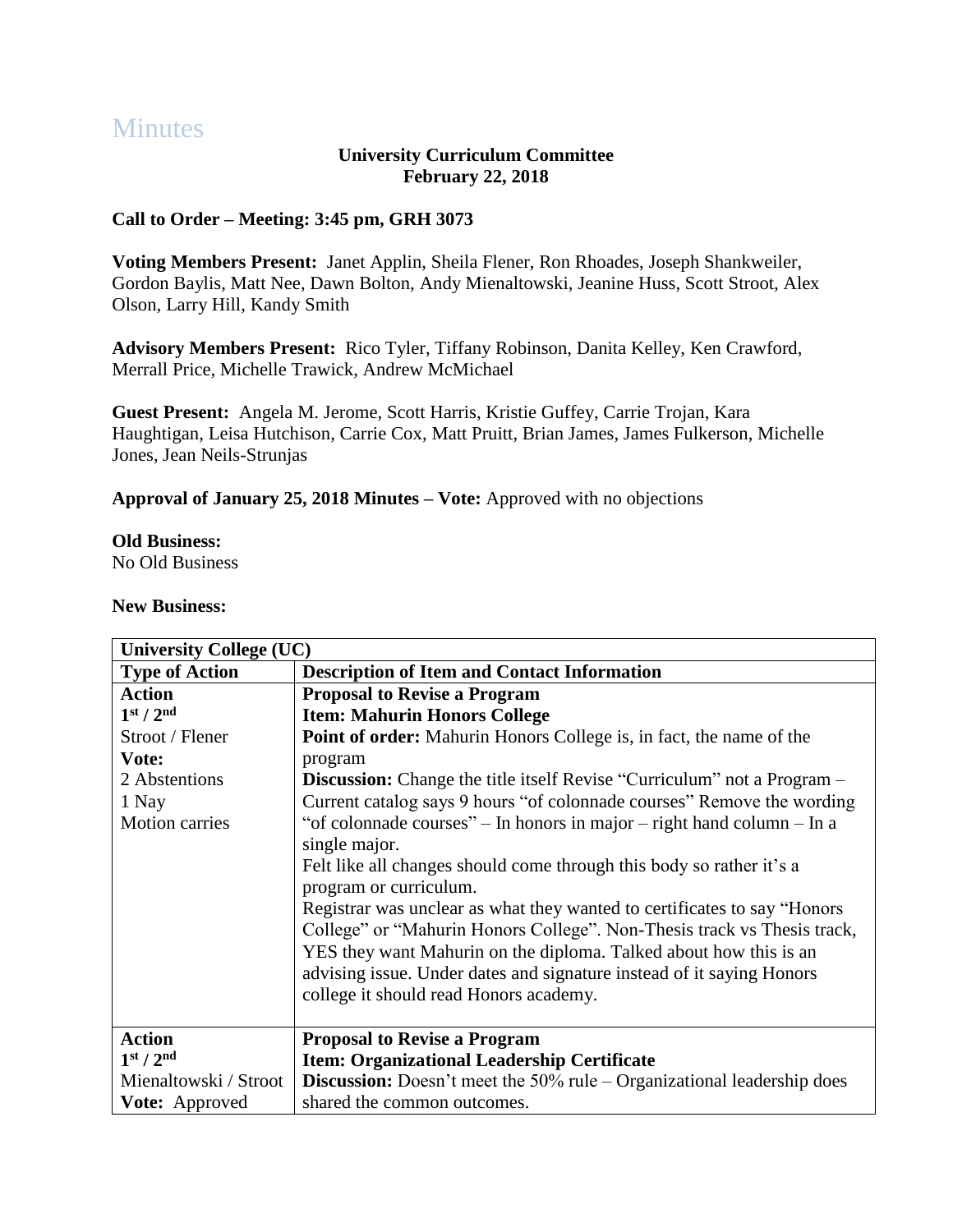| <b>Action</b>                     | <b>Proposal to Revise a Program</b>                                       |
|-----------------------------------|---------------------------------------------------------------------------|
| 1 <sup>st</sup> / 2 <sup>nd</sup> | Item: Major in Organizational Leadership                                  |
| Mienaltowski / Baylis             | <b>Discussion:</b> Friendly Amendment: COMM 263 is becoming 365 which has |
| <b>Vote:</b> Approved             | been approved                                                             |
| <b>Action</b>                     | <b>Proposal to Revise a Program</b>                                       |
| 1 <sup>st</sup> / 2 <sup>nd</sup> | <b>Item: Minor in Organizational Leadership</b>                           |
| Baylis / Flener                   |                                                                           |
| Vote: Approved                    |                                                                           |

| Potter College of Arts & Letters (PCAL)                                                                   |                                                                                                                                                                                 |  |
|-----------------------------------------------------------------------------------------------------------|---------------------------------------------------------------------------------------------------------------------------------------------------------------------------------|--|
| <b>Type of Action</b>                                                                                     | <b>Description of Item and Contact Information</b>                                                                                                                              |  |
| <b>Bundled 4 Consent Items</b><br>$1st$ Stroot / $2nd$ Olson<br>Vote: Approved<br><b>Discussion: None</b> |                                                                                                                                                                                 |  |
| <b>Consent</b>                                                                                            | <b>Action: Proposal to Delete a Course</b><br>Item: MUS 341                                                                                                                     |  |
| <b>Consent</b>                                                                                            | <b>Action: Proposal to Revise Course Title</b><br>Item: MUS 340                                                                                                                 |  |
| <b>Consent</b>                                                                                            | <b>Action: Proposal to Revise Course Title</b><br>Item: MUS 348                                                                                                                 |  |
| <b>Consent</b>                                                                                            | <b>Action: Proposal to Revise Course Number</b><br>Item: MUS 349                                                                                                                |  |
| <b>Consent</b><br><b>PULLED</b>                                                                           | <b>Action: Proposal to Revise a Program</b><br><b>Item: Asian Religions and Cultures</b>                                                                                        |  |
| <b>Action</b><br>1 <sup>st</sup> / 2 <sup>nd</sup><br>Stroot / Baylis<br>Vote: Approved                   | <b>Action: Proposal to Create a New Course</b><br>Item: MUS 343<br><b>Discussion:</b> Repeatable throughout the college careers - Explained                                     |  |
| <b>Action</b><br>1 <sup>st</sup> / 2 <sup>nd</sup><br>Baylis /<br>Mienaltowski<br>Vote: Approved          | <b>Action: Proposal to Create a New Course</b><br><b>Item: MUS 360 Accompanying</b><br>Discussion: Friendly Amendment - "Remove some tabs within 1.6" just an<br>editing issue. |  |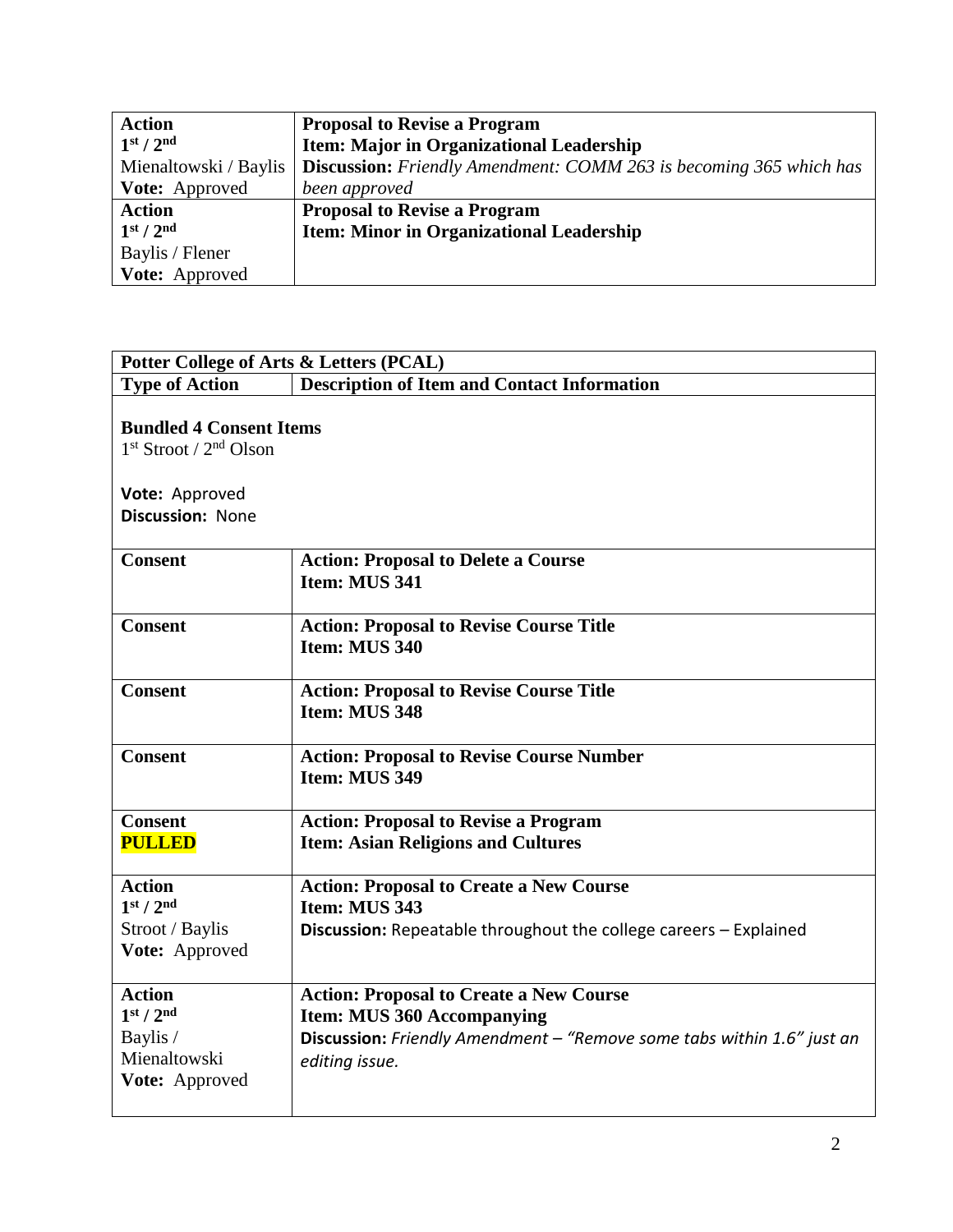Bundle next 2 Action items **1 st / 2nd** Stroot / Baylis **Vote:** Approved

**Discussion:** Current vs proposed catalog text – Did you change accompanying

| <b>Action</b>                     | <b>Action: Proposal to Revise A Program</b>                    |
|-----------------------------------|----------------------------------------------------------------|
|                                   | Item: Bachelor of Music 593, all concentrations                |
| <b>Action</b>                     | <b>Action: Proposal to Revise A Program</b>                    |
|                                   | <b>Item: Bachelor of Music 593, MUEV Music Education Vocal</b> |
| <b>Action</b>                     | <b>Action: Proposal to Revise a Program</b>                    |
| 1 <sup>st</sup> / 2 <sup>nd</sup> | Item: Major in Criminology (ref#627)                           |
| Stroot / Baylis                   | <b>Discussion: None</b>                                        |
| Vote: Approved                    |                                                                |
| <b>Action</b>                     | <b>Action: Proposal to Revise a Program</b>                    |
| 1 <sup>st</sup> / 2 <sup>nd</sup> | <b>Item: Major in Sociology (ref #775)</b>                     |
| Stroot / Baylis                   | <b>Discussion: None</b>                                        |
| Vote: Approved                    |                                                                |
| <b>Action</b>                     | <b>Action: Proposal to Revise a Program</b>                    |
| 1 <sup>st</sup> / 2 <sup>nd</sup> | Item: Major in Public Relations #763                           |
| Bolton / Olson                    | <b>Discussion:</b> None                                        |
| <b>Vote:</b> Approved             |                                                                |

| <b>Ogden College of Science and Engineering (OCSE)</b> |                                                             |  |
|--------------------------------------------------------|-------------------------------------------------------------|--|
| <b>Type of item</b>                                    | <b>Description of Item &amp; Contact Information</b>        |  |
|                                                        |                                                             |  |
| <b>Bundle 8 Consent Items</b>                          |                                                             |  |
| 1 <sup>st</sup> / 2 <sup>nd</sup>                      |                                                             |  |
| Stroot / Olson                                         |                                                             |  |
| <b>Vote:</b> Approved                                  |                                                             |  |
| <b>Discussion: None</b>                                |                                                             |  |
|                                                        |                                                             |  |
| <b>Consent</b>                                         | <b>Proposal to Revise Course Prerequisites/Corequisites</b> |  |
|                                                        | STAT 401, Regression Analysis, 3 hrs.                       |  |
|                                                        |                                                             |  |
| <b>Consent</b>                                         | <b>Proposal to Revise Course Prerequisites/Corequisites</b> |  |
|                                                        | STAT 402, Experimental Design, 3 hrs.                       |  |
|                                                        |                                                             |  |
| <b>Consent</b>                                         | <b>Proposal to Revise Course Prerequisites/Corequisites</b> |  |
|                                                        | PSYS 463, Evolutionary Psychology, 3 hrs.                   |  |
|                                                        |                                                             |  |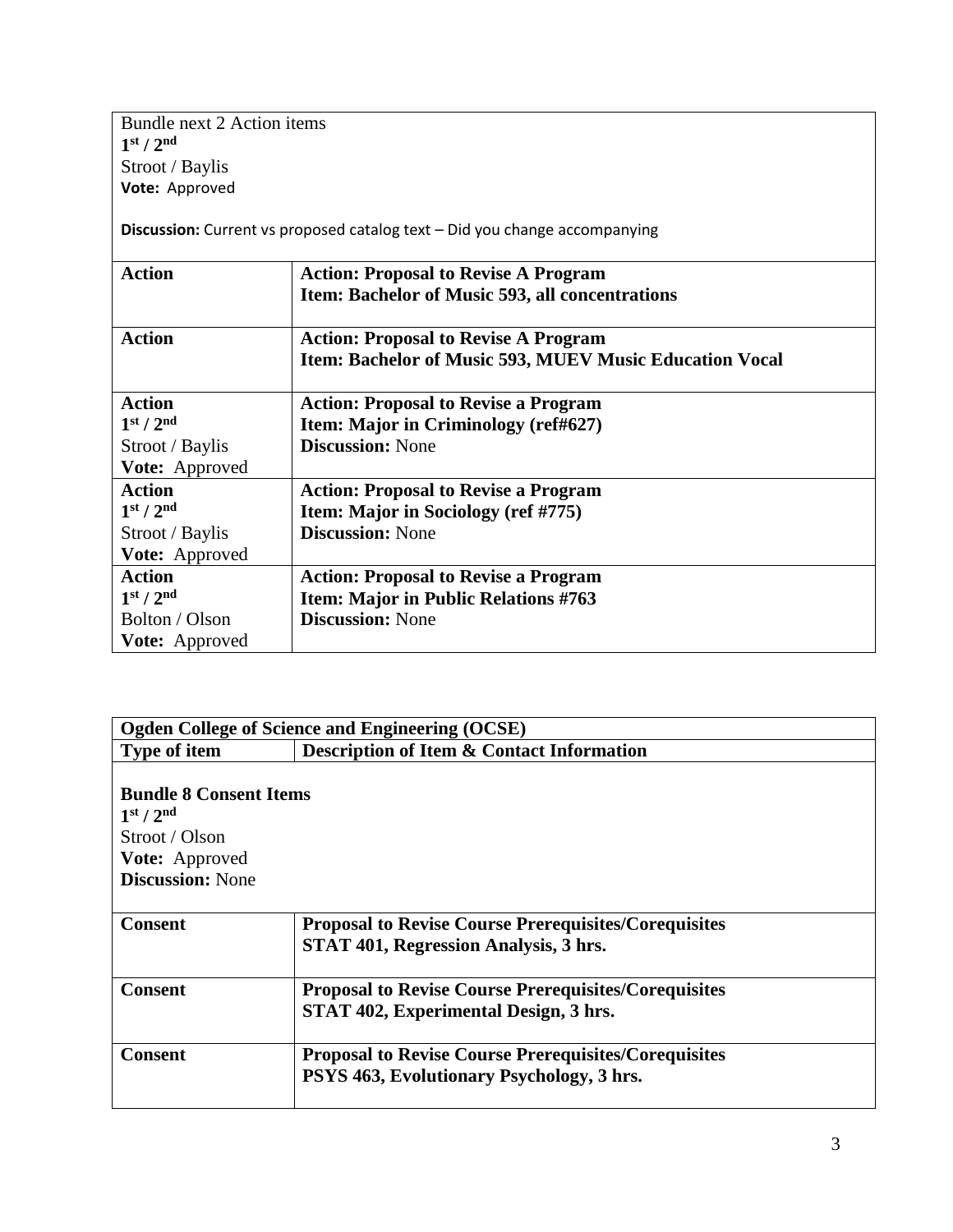| <b>Consent</b>                                                                                                                                      | <b>Proposal to Revise a Course Catalog Listing</b><br>PSYS 490, Independent Study in Psychological Sciences, 3 hrs.                                                                                                                                                            |  |  |
|-----------------------------------------------------------------------------------------------------------------------------------------------------|--------------------------------------------------------------------------------------------------------------------------------------------------------------------------------------------------------------------------------------------------------------------------------|--|--|
| <b>Consent</b>                                                                                                                                      | <b>Proposal to Revise Course Prerequisites/Corequisites</b><br>AMS 227, Introduction to Manufacturing Methods, 3 hrs.                                                                                                                                                          |  |  |
| <b>Consent</b>                                                                                                                                      | <b>Proposal to Revise Course Prerequisites/Corequisites</b><br>AMS 490E, Senior Research in MET, 3 hrs.                                                                                                                                                                        |  |  |
| <b>Consent</b>                                                                                                                                      | <b>Proposal to Revise Course Prerequisites/Corequisites</b><br>AMS 490F, Senior Research in Tech Mgt, 3 hrs.                                                                                                                                                                   |  |  |
| <b>Consent</b>                                                                                                                                      | <b>Proposal to Revise Course Prerequisites/Corequisites</b><br>CS 381, Introduction to Computer Networks, 3 hrs.                                                                                                                                                               |  |  |
| 1 <sup>st</sup> / 2 <sup>nd</sup><br>Olson / Nee                                                                                                    | <b>Bundle next 2 Action items</b>                                                                                                                                                                                                                                              |  |  |
| Vote: Approved<br><b>Discussion:</b> PHYS counts is the change                                                                                      |                                                                                                                                                                                                                                                                                |  |  |
| <b>Action</b>                                                                                                                                       | <b>Proposal to Revise a Program</b><br>Ref. 528, Major in Mathematics, 51 hrs.                                                                                                                                                                                                 |  |  |
| <b>Action</b>                                                                                                                                       | <b>Proposal to Revise a Program</b><br>Ref. 728, Major in Mathematics, 36-39                                                                                                                                                                                                   |  |  |
| <b>Action</b><br>1 <sup>st</sup> / 2 <sup>nd</sup><br>Olson / Baylis<br>Vote: Approved                                                              | <b>Proposal to Revise a Program</b><br>Ref. 747, Major in Psychological Sciences, 38-50 hrs.<br><b>Discussion:</b> Summarized the changes – Under table remove SIDE BY<br>SIDE paragraph needs to be removed.                                                                  |  |  |
| <b>Action</b><br>1 <sup>st</sup> / 2 <sup>nd</sup><br>Mienaltowski / Baylis<br>Vote: Approved<br>With assurance they<br>will delete the AMS-<br>396 | <b>Proposal to Make Multiple Revisions to a Course</b><br>AMS 394, Lean Systems, 3 hrs.<br><b>Discussion:</b> Combining 2 courses and AMS 396 will go away – Missing a<br>Proposal to delete the other course. AMS agrees to bring back the delete a<br>course proposal later. |  |  |
| <b>Action</b><br>1 <sup>st</sup> / 2 <sup>nd</sup><br>Mienaltowski / Nee<br>Vote: Approved                                                          | <b>Proposal to Revise a Program</b><br>Ref. 343. Minor in Construction Management, 21/24 hrs.<br><b>Discussion: None</b>                                                                                                                                                       |  |  |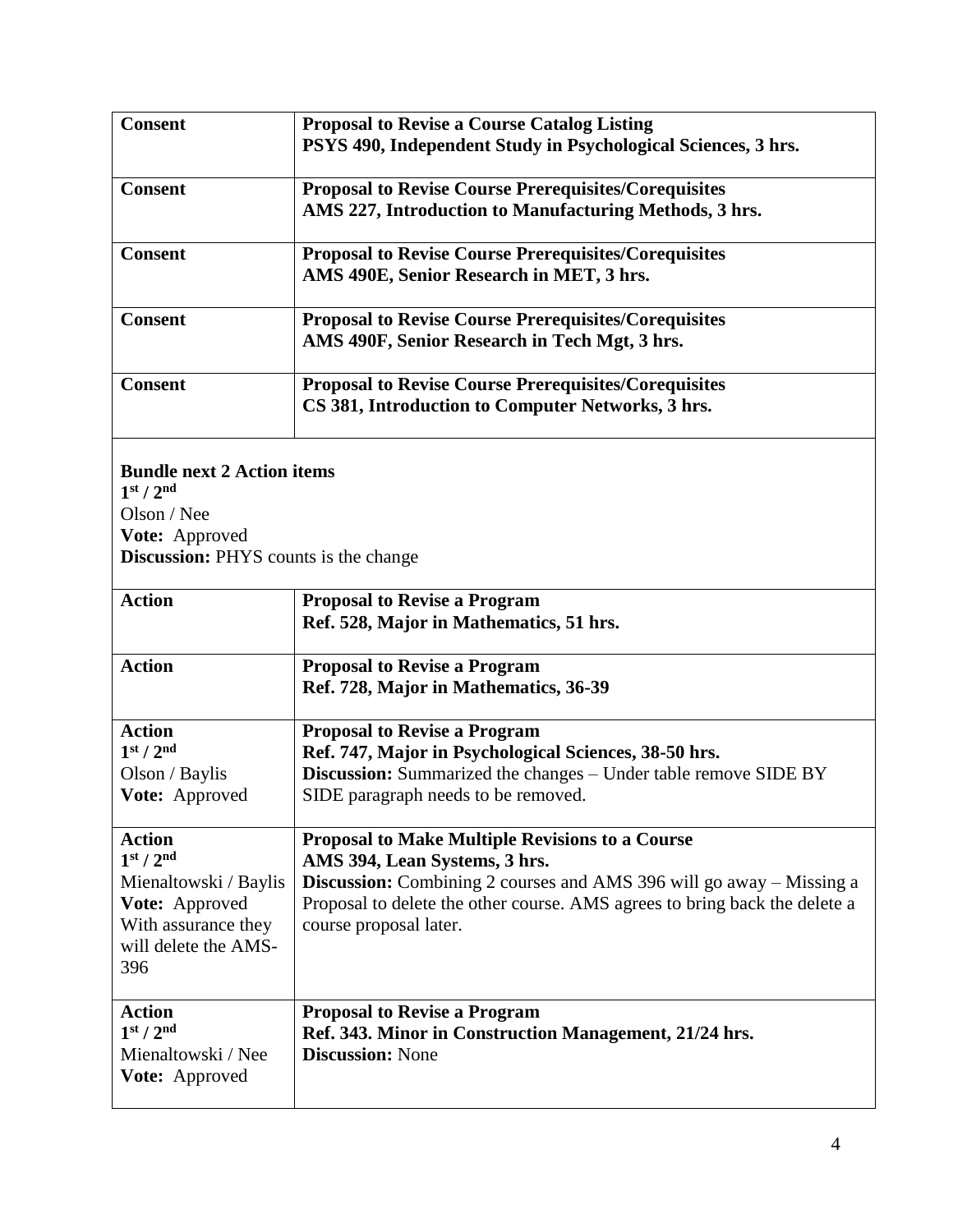| <b>Action</b>                     | <b>Proposal to Revise a Program</b>                                    |
|-----------------------------------|------------------------------------------------------------------------|
| 1 <sup>st</sup> / 2 <sup>nd</sup> | Ref. 575, Technology Management, 63 hrs.                               |
| Baylis / Olson                    | <b>Discussion:</b> None                                                |
| Vote: Approved                    |                                                                        |
| <b>Action</b>                     | <b>Proposal to Revise a Program</b>                                    |
| 1 <sup>st</sup> / 2 <sup>nd</sup> | Ref. 5006, Manufacturing Engineering Technology, 64 hrs.               |
| Flener / Baylis                   | <b>Discussion:</b> None                                                |
| Vote: Approved                    |                                                                        |
| <b>Action</b>                     | <b>Proposal to Revise a Program</b>                                    |
| 1 <sup>st</sup> / 2 <sup>nd</sup> | Ref. 629P/629, Major in Computer Science, 4-50 hrs.                    |
| Mienaltowski / Olson              | <b>Discussion:</b> Don't understand the first bullet in #4 - Explained |
| <b>Vote:</b> Approved             |                                                                        |

| <b>College of Health and Human Services (CHHS)</b>                                                |                                                                                 |  |
|---------------------------------------------------------------------------------------------------|---------------------------------------------------------------------------------|--|
| <b>Type of Item</b>                                                                               | <b>Description</b>                                                              |  |
| 1 <sup>st</sup> / 2 <sup>nd</sup><br>Stroot / Flener<br>Vote: Approved<br><b>Discussion: None</b> | Bundle the following 18 Consent Items – Minus CD's that were pulled into Action |  |
| <b>Consent</b>                                                                                    | <b>Revise Course Pre/Corequisites</b>                                           |  |
| <b>PULLED</b>                                                                                     | FACS 193 Curriculum Development for Young Children                              |  |
| <b>Consent</b>                                                                                    | <b>Revise Course Pre/Corequisites</b>                                           |  |
|                                                                                                   | <b>IDFM 427 Visual Design III</b>                                               |  |
| <b>Consent</b>                                                                                    | <b>Revise Course Pre/Corequisites</b>                                           |  |
|                                                                                                   | <b>NURS 329 Concepts in Pharmacology I</b>                                      |  |
| <b>Consent</b>                                                                                    | <b>Revise Course Pre/Corequisites</b>                                           |  |
|                                                                                                   | <b>NURS 341 Medical Surgical Nursing I</b>                                      |  |
| <b>Consent</b>                                                                                    | <b>Revise Course Pre/Corequisites</b>                                           |  |
|                                                                                                   | <b>NURS 342 Clinical: Medical Surgical Nursing I</b>                            |  |
| <b>Consent</b>                                                                                    | <b>Revise Course Pre/Corequisites</b>                                           |  |
|                                                                                                   | <b>NURS 343 Mental Health Nursing</b>                                           |  |
| <b>Consent</b>                                                                                    | <b>Revise Course Pre/Corequisites</b>                                           |  |
|                                                                                                   | <b>NURS 344 Clinical: Mental Health Nursing</b>                                 |  |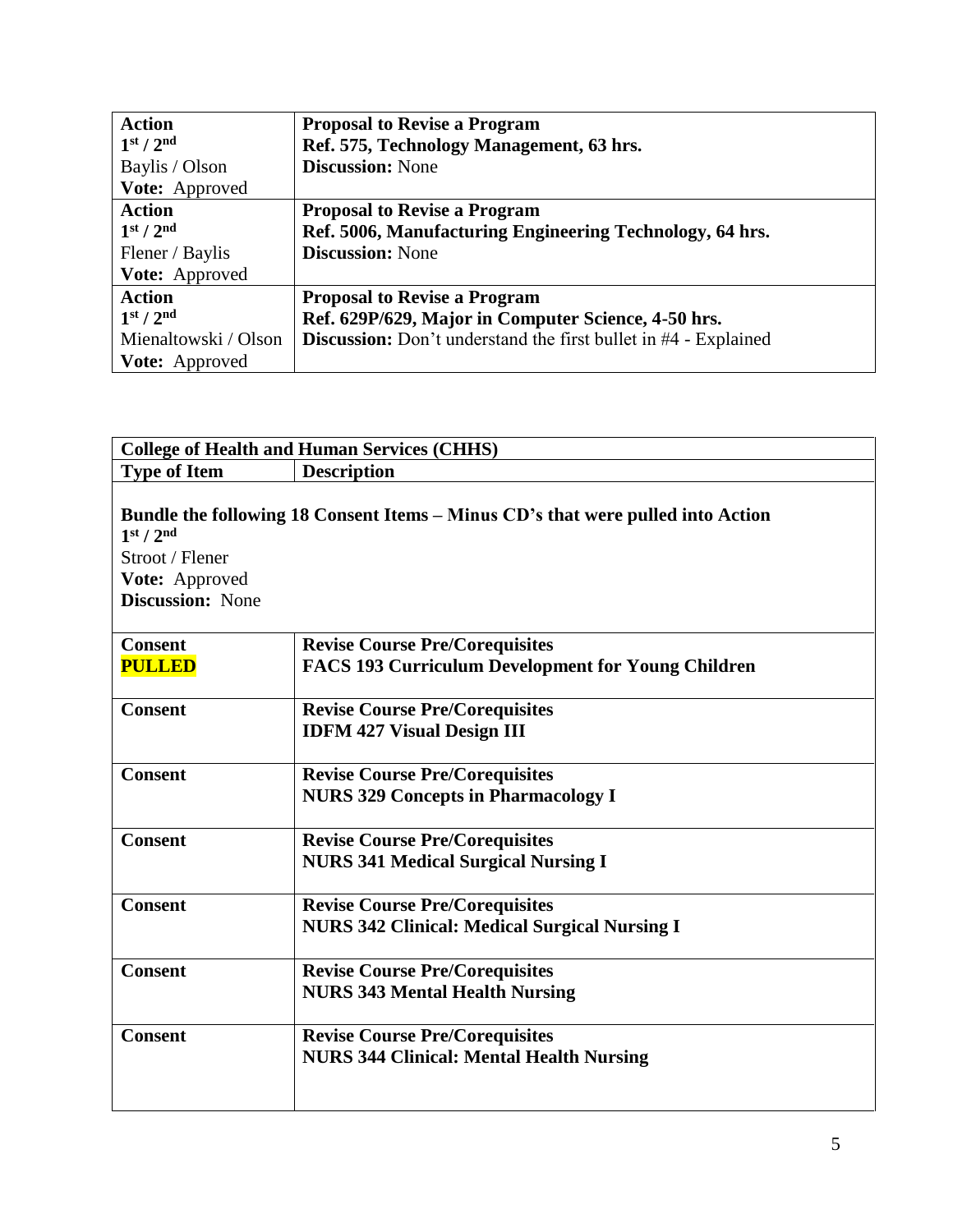| <b>Consent</b>                    | <b>Revise Course Pre/Corequisites</b><br><b>NURS 413 Nursing Research and Evidence-Based Practice</b> |
|-----------------------------------|-------------------------------------------------------------------------------------------------------|
|                                   |                                                                                                       |
| <b>Consent</b>                    | <b>Revise Course Pre/Corequisites</b>                                                                 |
|                                   | <b>NURS 429 Concepts in Pharmacology II</b>                                                           |
| <b>Consent</b>                    | <b>Revise Course Pre/Corequisites</b>                                                                 |
|                                   | <b>NURS 432 Medical-Surgical Nursing II</b>                                                           |
| <b>Consent</b>                    | <b>Revise Course Pre/Corequisites</b>                                                                 |
|                                   | <b>NURS 433 Clinical: Medical-Surgical Nursing II</b>                                                 |
| <b>Consent</b>                    | <b>Revise Course Pre/Corequisites</b>                                                                 |
|                                   | <b>NURS 444 Maternal Child Nursing</b>                                                                |
| <b>Consent</b>                    | <b>Revise Course Pre/Corequisites</b>                                                                 |
|                                   | <b>NURS 445 Clinical: Maternal Child Nursing</b>                                                      |
| <b>Consent</b>                    | <b>Revise Course Pre/Corequisites</b>                                                                 |
|                                   | <b>DH 323 Research Methods</b>                                                                        |
| <b>Consent - PULLED</b>           | <b>Revise Course Pre/Corequisites</b>                                                                 |
| to <b>ACTION</b>                  | CD 280 Introduction to Communication Sciences and Disorders                                           |
| <b>Bundle all CD</b>              | Discussion: Implementation will be Spring 19                                                          |
| <b>Consent Items</b>              | CD 347 Freshman can take this course? Yes                                                             |
| 1 <sup>st</sup> / 2 <sup>nd</sup> | CD 405 Clarifying the pre req's                                                                       |
| Baylis / Flener                   | $CD$ 489 When they are all seniors they will take this $-Why$ would you                               |
| Vote: Approved                    | need senior status? Transferring students from other majors. Wants to keep<br>language.               |
| <b>Consent</b>                    | <b>Revise Course Pre/Corequisites</b>                                                                 |
|                                   | CD 290 Introduction to Clinical Experience                                                            |
| <b>Consent</b>                    | <b>Revise Course Pre/Corequisites</b>                                                                 |
|                                   | <b>CD 347</b> Science of Speech and Hearing                                                           |
| <b>Consent</b>                    | <b>Revise Course Pre/Corequisites</b>                                                                 |
|                                   | <b>CD 405</b> Applied Phonetics                                                                       |
| <b>Consent</b>                    | <b>Revise Course Pre/Corequisites</b>                                                                 |
|                                   | <b>CD 472</b> Special Topics in Communication Disorders                                               |
| <b>Consent</b>                    | <b>Revise Course Pre/Corequisites</b>                                                                 |
|                                   | <b>CD 478</b> Clinical Issues/Treatment in Speech Language Pathology                                  |
| <b>Consent</b>                    | <b>Revise Course Pre/Corequisites</b>                                                                 |
|                                   | <b>CD 481</b> Speech & Language Development                                                           |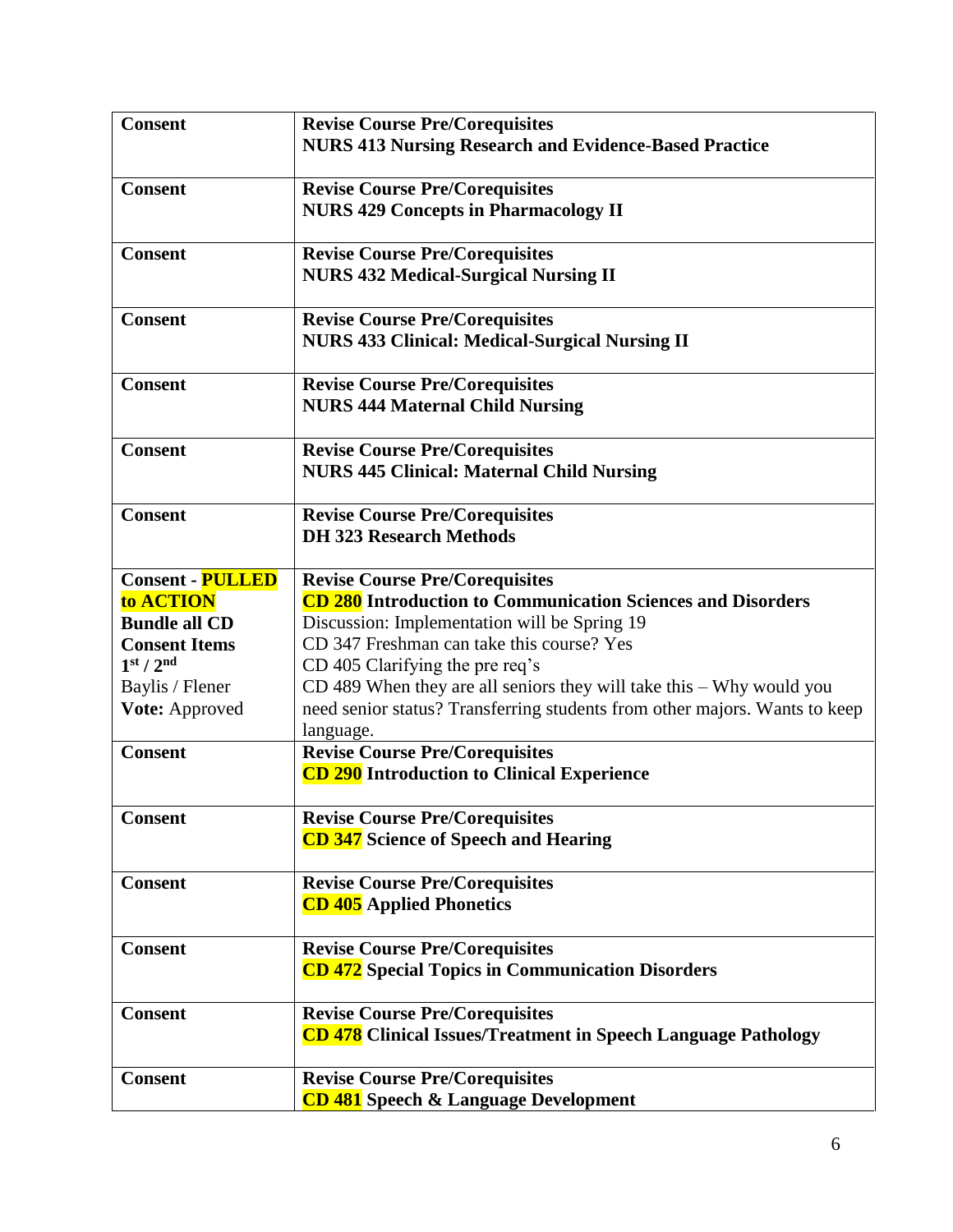| <b>Consent</b>                  | <b>Revise Course Pre/Corequisites</b><br><b>CD 482</b> Audiology                                           |
|---------------------------------|------------------------------------------------------------------------------------------------------------|
| <b>Consent</b>                  | <b>Revise Course Pre/Corequisites</b><br><b>CD 483</b> Intro to Disorders of Articulation & Phonology      |
| <b>Consent</b>                  | <b>Revise Course Pre/Corequisites</b><br><b>CD 484</b> Speech Anatomy and Physiology                       |
| <b>Consent</b>                  | <b>Revise Course Pre/Corequisites</b><br><b>CD 485</b> Intro to Assessment in Communication Disorders      |
| <b>Consent</b>                  | <b>Revise Course Pre/Corequisites</b><br><b>CD 486</b> Language Disorders                                  |
| <b>Consent</b>                  | <b>Revise Course Pre/Corequisites</b><br><b>CD 487</b> Aural Rehabilitation                                |
| <b>Consent</b>                  | <b>Revise Course Pre/Corequisites</b><br><b>CD 488</b> Augmentative Communication Systems                  |
| <b>Consent</b>                  | <b>Revise Course Pre/Corequisites</b><br><b>CD 489</b> Communication Disorders in Aging                    |
| <b>Consent</b>                  | <b>Revise Course Pre/Corequisites</b><br><b>CD 490</b> Connecting with Nonverbal Communicators             |
| <b>Consent</b>                  | <b>Revise Course Pre/Corequisites</b><br><b>CD 491</b> Management of Communication Disorders in the School |
| <b>Consent</b>                  | <b>Revise Course Pre/Corequisites</b><br><b>CD 495</b> Clinical Internship                                 |
| <b>Consent</b>                  | <b>Delete a Course</b><br><b>IDFM 262 Advanced Kitchen &amp; Bath Design</b>                               |
| <b>Consent</b>                  | <b>Delete a Course</b><br><b>IDFM 263 Kitchen &amp; Bath Internship</b>                                    |
| <b>Consent</b>                  | <b>Delete a Course</b><br><b>IDFM 346 Architecture and Culture</b>                                         |
| <b>Consent</b><br><b>PULLED</b> | <b>Delete a Course</b><br><b>NURS 339 Care of the High Acuity Patient</b>                                  |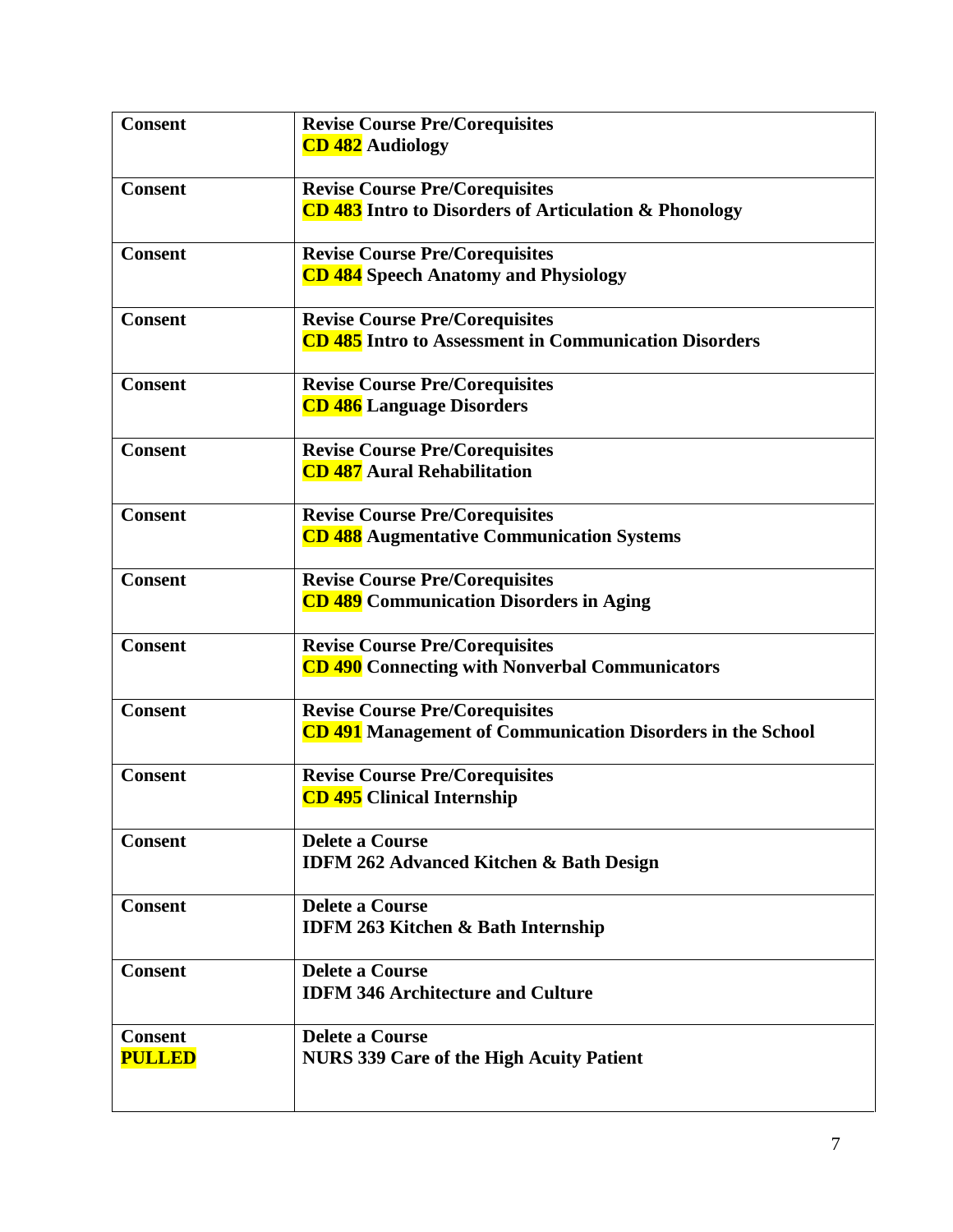| <b>Consent</b>                                     | <b>Delete a Course</b>                                                                                                                       |
|----------------------------------------------------|----------------------------------------------------------------------------------------------------------------------------------------------|
| <b>PULLED</b>                                      | <b>NURS 405 Nursing Informatics</b>                                                                                                          |
|                                                    |                                                                                                                                              |
| <b>Consent</b>                                     | <b>Suspend a Program</b>                                                                                                                     |
|                                                    | 1709 Cross Cultural Communication in Health Care Certificate                                                                                 |
|                                                    |                                                                                                                                              |
| <b>Consent</b>                                     | <b>Delete a Program</b>                                                                                                                      |
|                                                    | 1720 Kitchen & Bath                                                                                                                          |
|                                                    |                                                                                                                                              |
| <b>Action</b>                                      | <b>Revise Course Credit Hours</b>                                                                                                            |
| <b>PULLED</b>                                      | <b>NURS 321 Transcultural Nursing</b>                                                                                                        |
|                                                    |                                                                                                                                              |
| <b>Action</b>                                      | <b>Revise Course Credit Hours</b>                                                                                                            |
| <b>PULLED</b>                                      | <b>NURS 323 Concepts in Professional Nursing</b>                                                                                             |
|                                                    |                                                                                                                                              |
| <b>Action</b>                                      | <b>Multiple Revisions to a Course</b>                                                                                                        |
| 1 <sup>st</sup> / 2 <sup>nd</sup>                  | <b>IDFM 260 Kitchen &amp; Bath Design I</b>                                                                                                  |
| Bolton / Nee                                       | <b>Discussion: None</b>                                                                                                                      |
| Vote: Approved                                     |                                                                                                                                              |
| <b>Action</b>                                      | <b>Create a New Course</b>                                                                                                                   |
| <b>PULLED</b>                                      | <b>FACS 335 Infant and Toddler Development and Curriculum</b>                                                                                |
|                                                    |                                                                                                                                              |
| <b>Action</b>                                      | <b>Create a New Course</b>                                                                                                                   |
| <b>PULLED</b>                                      | FACS 336 Pre-Kindergarten and Kindergarten Development and                                                                                   |
|                                                    | <b>Curriculum</b>                                                                                                                            |
|                                                    |                                                                                                                                              |
| <b>Action</b><br>1 <sup>st</sup> / 2 <sup>nd</sup> | <b>Create a New Course</b>                                                                                                                   |
|                                                    | <b>IDFM 308 Design and the Human Lifecycle</b>                                                                                               |
| Baylis / Flener                                    | <b>Discussion:</b> Will this course only be offered online and never face to face.                                                           |
| Vote: Approved                                     | Is it required for the major? No -<br><b>Create a New Course</b>                                                                             |
| <b>Action</b><br>1 <sup>st</sup> / 2 <sup>nd</sup> |                                                                                                                                              |
| Mienaltowski / Nee                                 | <b>IDFM 335 Apparel Design Production</b>                                                                                                    |
| Vote: Approved                                     | <b>Discussion:</b> What does business strategies mean in this context? It was<br>explained, Text book itself is titled "Business of Fashion" |
|                                                    | Friendly Amendment – Strike the word Business – now reads Industry                                                                           |
|                                                    | sectors / strategies.                                                                                                                        |
| <b>Action</b>                                      | <b>Create a New Course</b>                                                                                                                   |
| 1 <sup>st</sup> / 2 <sup>nd</sup>                  | <b>IDFM 400 Special Problems in Interior Design</b>                                                                                          |
| Mienaltowski / Nee                                 | Discussion: Remove how often you offer the course in the catalog                                                                             |
| Vote: Approved                                     | "Impendent interior design for course offerings."                                                                                            |
|                                                    | Remove TBD as well                                                                                                                           |
| <b>Action</b>                                      | <b>Create a New Course</b>                                                                                                                   |
| <b>PULLED</b>                                      | <b>NURS 346 Care of the Older Adult</b>                                                                                                      |
|                                                    |                                                                                                                                              |
| <b>Action</b>                                      | <b>Create a New Course</b>                                                                                                                   |
| <b>PULLED</b>                                      | <b>NURS 491 Application of Professional Nursing</b>                                                                                          |